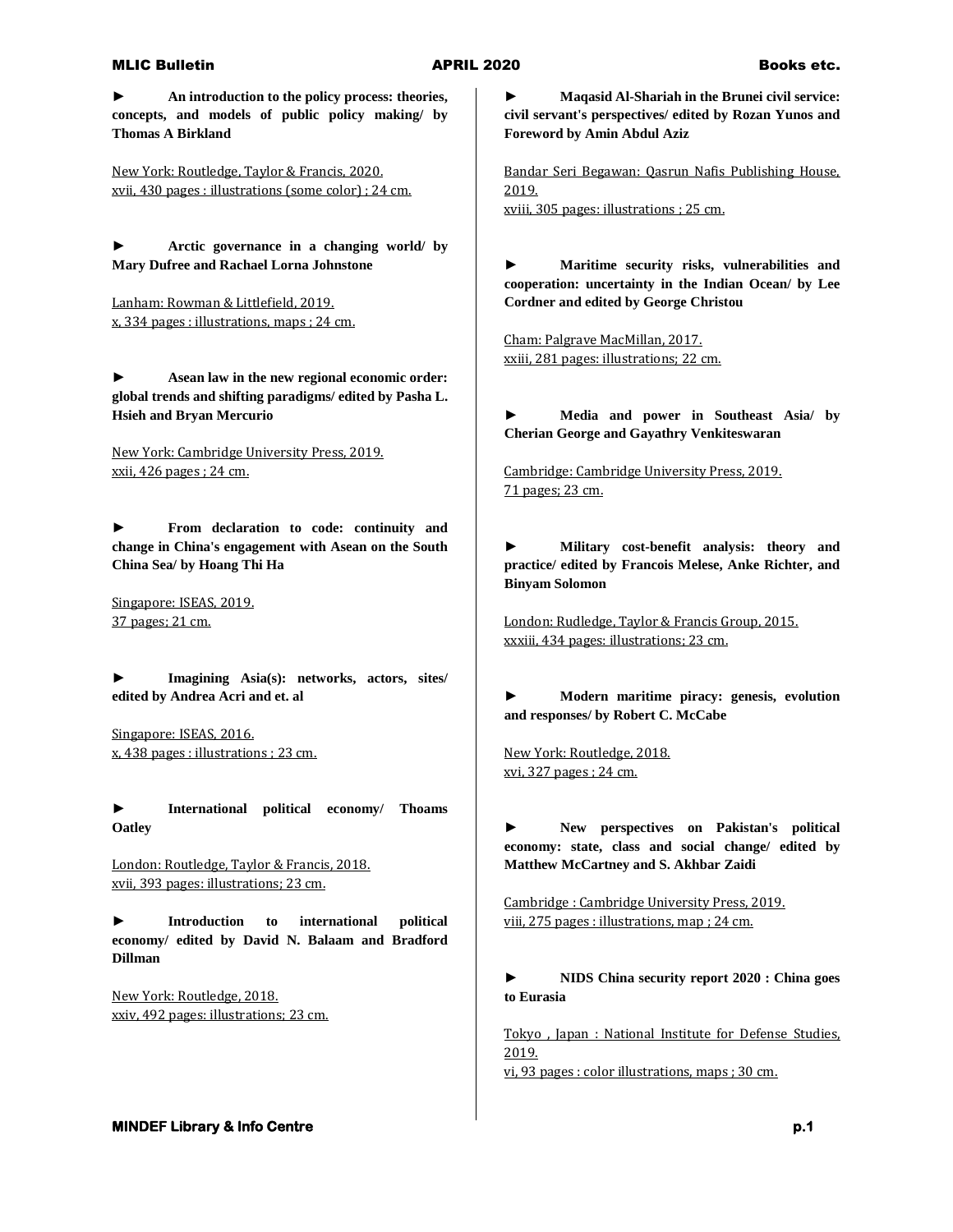## MLIC Bulletin **APRIL 2020** Books etc.

**► North Korea's new diplomacy: challenging political isolation in the 21st century/ by Virgine Grzelczyk**

London: Palgrave MacMillan, 2018. xi, 248 pages : illustrations ; 22 cm.

**► Security sector reform in challenging environments/ edited by Hans Born and Albrecht Schnabel**

Wien: Lit, 2009. xiv, 268 pages: illustrations, maps; 24 cm.

**► Services liberalization in Asean: foreign direct investment in logistics/ edited by Tham Siew Yean and Sanchita Basu Das**

Singapore: ISEAS Publishing, 2018. xxvii, 375 pages : illustrations, maps ; 23 cm.

**► South Asian sovereignty: the conundrum of worldly power/ edited by David Gilmartin, Pamela Price and arild Engelsen Ruud**

New York: Routledge, Taylor & Francis, 2020. viii, 233 pages: 23 cm.

**► Space warfare in the 21st century: arming the heavens/ by Joan Johnson-Freese**

New York: Routledge, Taylor & Francis Group, 2017. xx, 202 pages ; 25 cm.

**► Strategic balance in the Indo-Pacific region: challenges and prospects/ edited by Cdr. Rajesh M. H. and Dr. Raj Kumar Sharma**

New Delhi: Vij Books India Pvt Ltd, 2017. xxii, 158 pages : illustrations, maps ; 24 cm.

**► Sustainable development goals in Southeast Asia and Asean: national and regional approaches/ edited by Ronald Holzhacker and Dafri Agussalim**

Leiden ; Boston : Brill, 2019. xviii, 413 pages : illustrations ; 25 cm. **► The Indo-Pacific and its strategic challenges: an Australian perspective/ by Peter Varghese**

Singapore: ISEAS, 2019. 13 pages; 21 cm.

**► The public policy progress/ by Michael Hill and Frederic Varone**

New York: Routledge, Taylor & Francis Group, 2017. xiii, 414 pages ; 26 cm.

**► The regional dimensions to security: other sides of Afghanistan/ edited by Aglaya Snetkov and Stephen Aris**

Hampshire: Palgrave Macmillan, 2013. xv, 287 pages : maps ; 23 cm.

**► The state of Southeast Asia: 2019 survey report/ compiled and written by Tang Siew Mun and et. al**

Singapore: ISEAS, 2019. 36 pages : color illustrations ; 30 cm.

**► Writing public policy: a practical guide to communicating in the policy making progress/ by Catherine F. Smith**

New York: Oxford University Press, 2018. xxii, 224 pages; 21 cm.

# **MINDEF Library & Info Centre** *p.2*